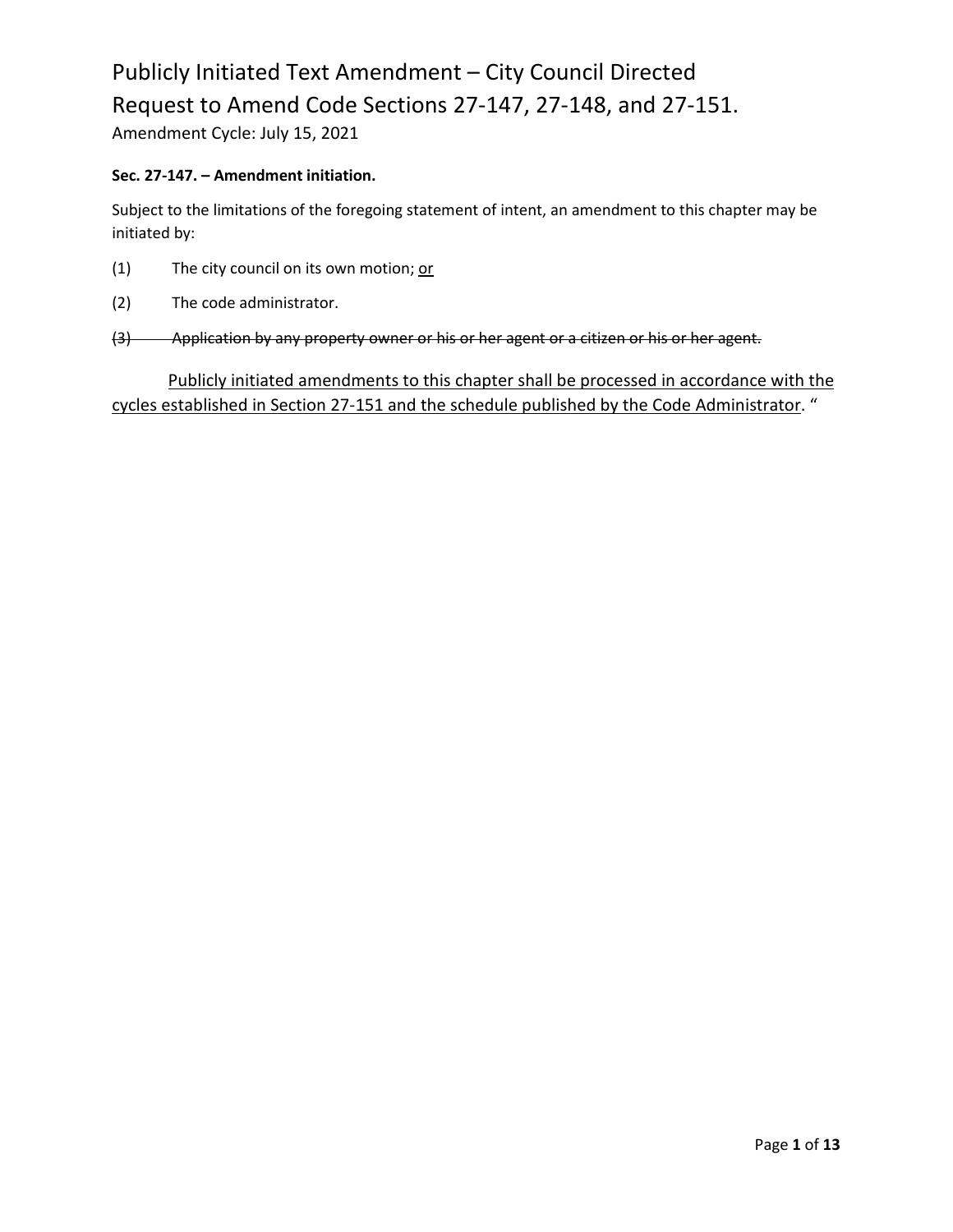#### **Sec. 27-148. - Procedure for area and parcel rezoning amendment applications.**

(a) *Text amendments*. Every application for amendments to this chapter shall contain the information described below. Additional material may be filed at the applicant's option.

 $(1)$  The application shall be typewritten, signed and sworn to by the applicant or his authorized agent and shall include the post office address of the applicant.

 $(2)$  It shall state the reason why such regulations, restrictions or boundaries should be amended, supplemented, changed or repealed, and shall include the existing code language and the proposed text changes for review.

(3) It shall set out, if applicable, any alleged error in this chapter which would be corrected by the proposed amendment with a detailed explanation of such error in the ordinance and detailed reasons how the proposed amendment will correct such error.

 $(4)$  It shall set out the changed or changing conditions, if any, in a particular area of the city generally which make the proposed amendment reasonably necessary to the promotion of the public health, safety and general welfare.

(5) It shall set out the manner in which the proposed amendment will carry out the intent and purpose of and provide conformance with the Tampa Comprehensive Plan.

(6) It shall set out all other circumstances, factors and reasons which the applicant offers in support of the proposed amendment.

(7) The application shall be filed with the code administrator shall for presentation to the city council and referral to the appropriate city departments. Applications for all text amendments related to this chapter shall be processed on a semi-annual basis. The code administrator shall develop and maintain a schedule for processing said amendments (see section 27-151).

(8) The applicant shall be responsible to pay a fee for the text amendment processing upon filing the application with the code administrator.

- (ab) *Area rezoning.* An area rezoning is deemed to mean any proposed change to the official zoning atlas which is initiated by:
	- (1) The city council on its own motion; or
	- (2) Application, by any person other than the owner of the property or his agent; or
	- (3) Application, by any person or his agent, for a rezoning which involves ten (10) contiguous acres of land or more.
	- (4) Every application for an area rezoning filed under subsection (b) above shall contain the information described below. Additional material may be presented at the applicant's option:
		- a. All items required in subsection (c)(1) and (2) below.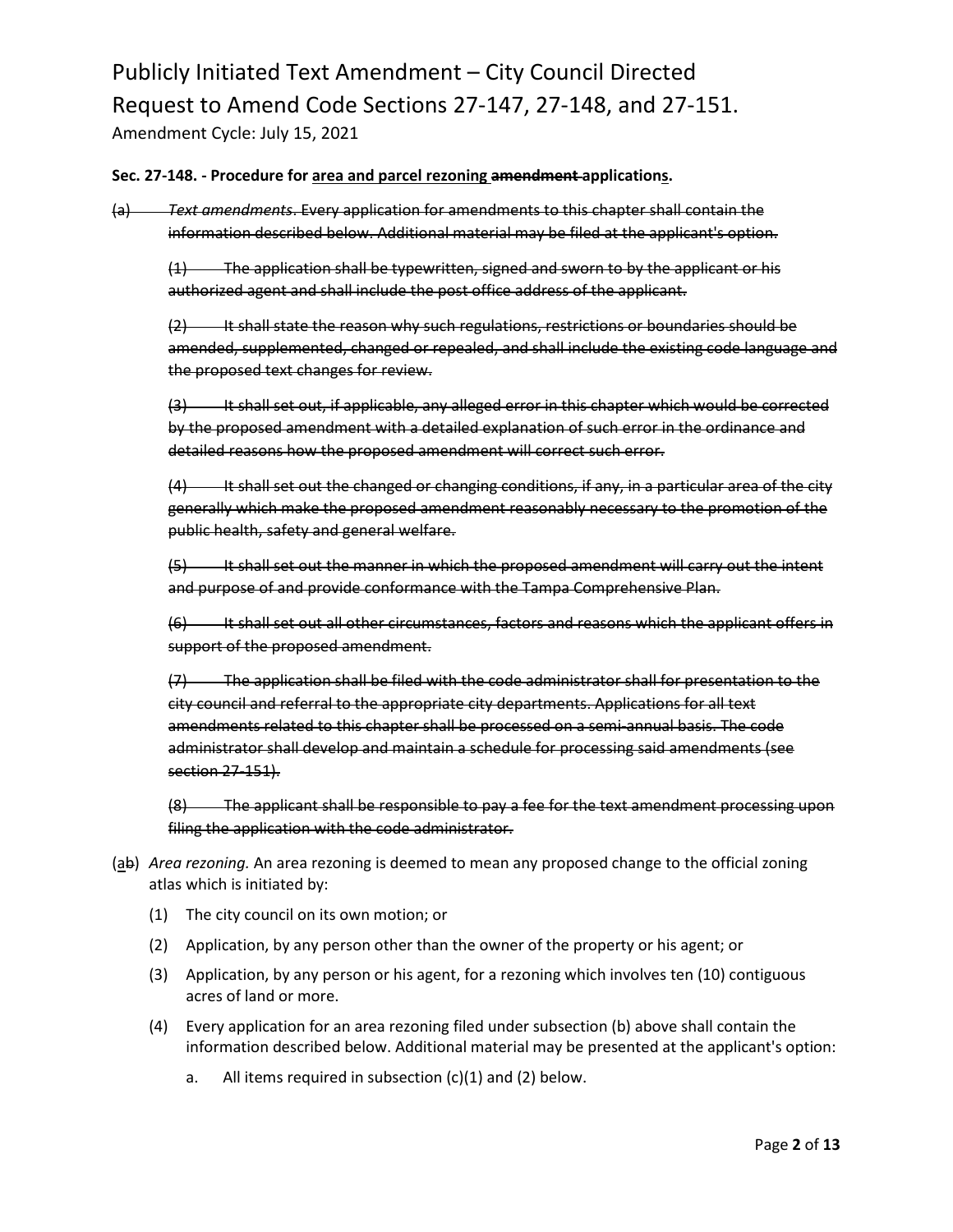Amendment Cycle: July 15, 2021

- b. A transportation analysis, prepared by a professional traffic engineer or approved by the city traffic engineer, when required, shall be submitted with all area rezoning applications. The analysis shall include the total trips generated by the rezoning and the distribution of the trips onto adjacent streets. Institute of Traffic Engineers (ITE) trip generation rates or other approved source shall be used as the basis for trip generation calculations.
- (5) The applicant shall pay a fee, as established by the city council by resolution, which covers the city's cost and expense in connection with the handling and processing of the zoning application. The fee shall be paid at the time of filing. No refund of the fee shall be made after the application is filed. However, by a majority, the city council may authorize the director of revenue and finance to refund the filing fee in any case where, due to administrative error and without applicant's fault, the rezoning application has been unnecessarily filed.
- (6) Processing schedule.
	- a. Euclidean and site plan district area rezoning applications.
		- 1. Upon receipt of a complete application, the zoning administrator shall assign a tentative public hearing date. Upon the zoning administrator certifying that the application is complete. City council shall set the date and time for the public hearing by resolution.
		- 2. Refer to (c)(4)a. below for processing procedures for Euclidean area rezoning applications.
		- 3. Refer to (c)(4)b. below for processing procedures for site plan district area rezoning applications.
	- b. Transportation analysis (when required).
		- 1. Prior to submittal of the application for rezoning, the applicant shall be required to meet with the transportation division, in order to define the appropriate methodology for the analysis.
		- 2. The analysis is due upon submittal of the application and the transportation division shall have a minimum of thirty (30) days to review any analysis submitted in support of the application. Any revisions to an analysis may require additional review time beyond the initial thirty (30) day review period, unless otherwise determined by the director of public works.
	- c. If the applicant fails to comply with any of the requirements as set forth in section (b)(4)—(6) above, the application shall be required to continue to a later public hearing date. The zoning administrator shall advise the city council of the next available public hearing date. Upon the zoning administrator certifying that the application is complete, city council shall set the date and time for the public hearing by resolution. For purposes of this subsection, "available public hearing date" means an agenda item position, on an evening city council agenda, that is open and available per city council's adopted Rules of Procedure.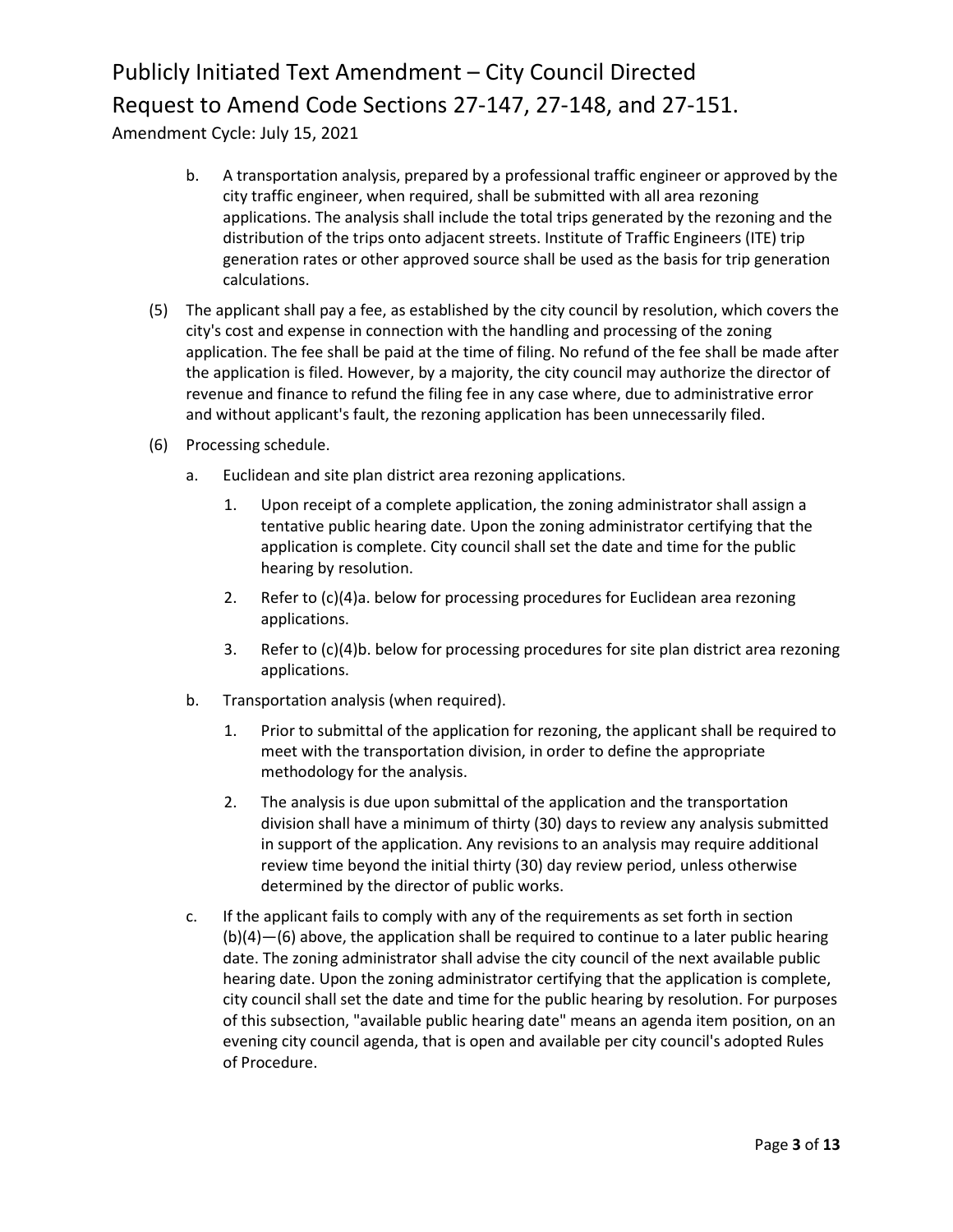Amendment Cycle: July 15, 2021

City council, by unanimous vote, may elect to add additional agenda item positions on any evening city council agenda and shall pass a resolution scheduling a date and time for the area rezoning public hearing. In this event, the application must comply with the public notice requirements of section 27-149 and the final site development plan deadline per (6)a.3.i. above.

- (7) *Adoption by city council.* Area rezonings shall be adopted in the same manner as parcel rezonings, subsection (c)(5) below.
- (bc) *Parcel rezonings: receipt of applications and associated documents.* Applications shall be filed with the zoning administrator. The zoning administrator shall receive, certify, and make recommendations on applications for rezoning, and once certified, shall transmit one (1) copy of the completed application to the city clerk for placement on the applicable city council agenda for public hearing. Every application for parcel rezonings shall contain, at a minimum, the information described below.
	- (1) *Euclidean parcel rezoning.*
		- a. The application shall be typewritten, signed and sworn to by the applicant or his authorized agent and shall include the post office address of the applicant and the property owner.
		- b. It shall give an accurate legal description of the land involved, including street address, if any, and the names of all owners, mortgage holders, lienors and lessees.
		- c. It shall list all owners of the property which is the subject of the application, together with all owners of property within two hundred fifty (250) feet, including roads or streets, in any direction from the property line of the property which is the subject of the application, the names and addresses of all such owners to be obtained by reference to the latest ad valorem tax records.
		- d. It shall give the existing district zoning classification of the land and the district zoning classification to which it is desired a change be made.
		- e. It shall have attached a sealed survey, which contains boundary, topographic, and tree location information.
		- f. Any other information, as required by the zoning administrator, that may be needed to certify the application.
	- (2) *Site plan district parcel rezoning.*
		- a. All requirements noted in (c)(1) above.
		- b. All requirements noted in section 27-138.
	- (3) The applicant shall pay a fee, as established by the city council by resolution, which covers the city's cost and expense in connection with the handling and processing of the zoning application. The fee shall be paid at the time of filing. No refund of the fee shall be made after the application is filed. However, by a majority vote, city council may authorize the director of revenue and finance to refund the filing fee in any case where, due to administrative error and without applicant's fault, the rezoning application has been unnecessarily filed.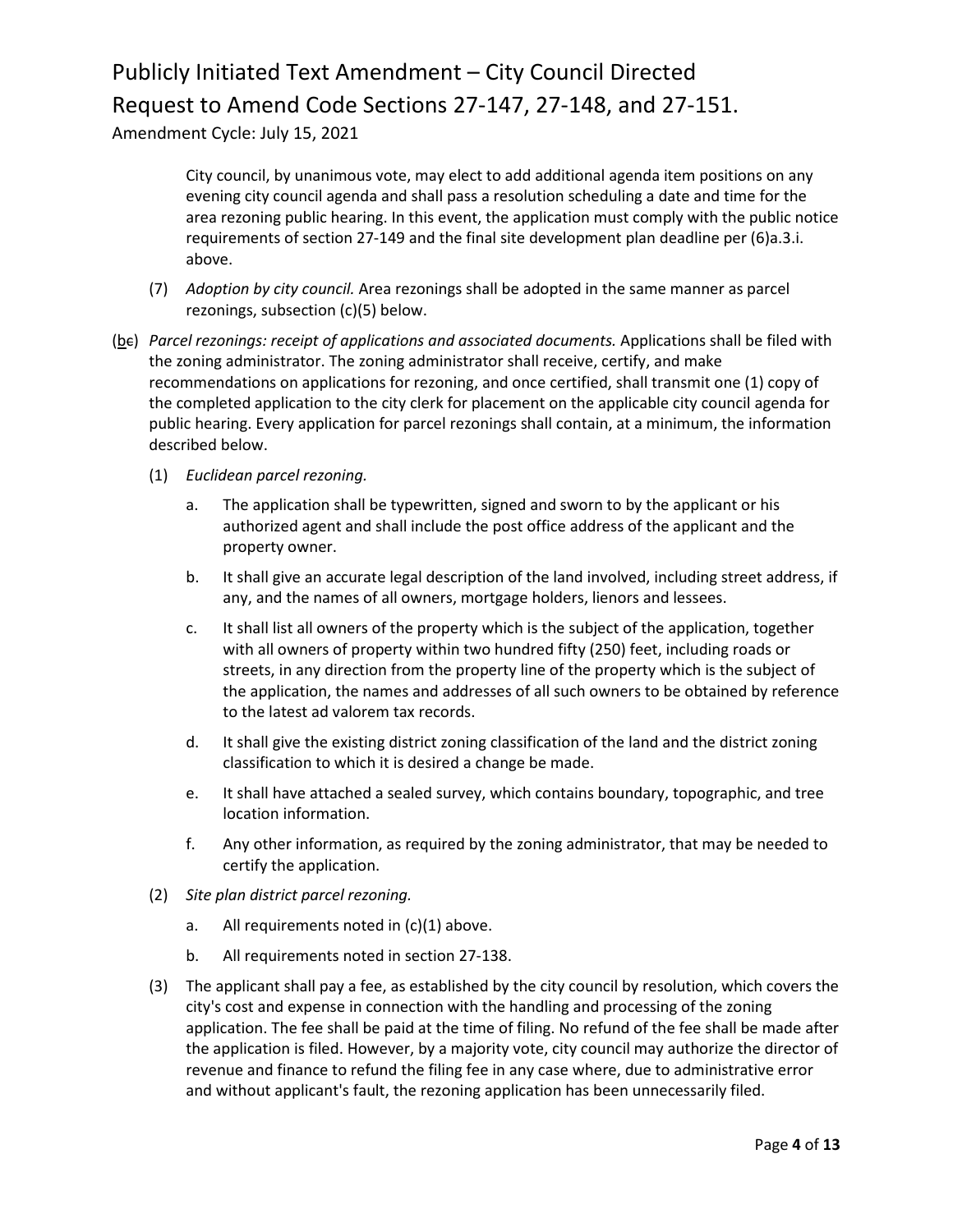Amendment Cycle: July 15, 2021

- (4) *Processing schedule.*
	- a. *Euclidean parcel rezoning applications.*
		- 1. Upon receipt of a complete application, the zoning administrator shall assign a tentative public hearing date.
		- 2. For Euclidean parcel rezoning applications, attendance at a DRC meeting is not required.
		- 3. The zoning administrator shall distribute the application to DRC and compile all its findings and recommendations into one (1) consolidated report. Said findings and recommendations shall be based on the DRC review of the application and transmitted to city council.
	- b. *Site plan district parcel rezoning applications.*
		- 1. Upon receipt of a complete application, the zoning administrator shall assign a tentative public hearing date.
		- 2. For site plan district parcel rezoning applications, the applicant or assigned agent shall be required to attend a development review committee (DRC) meeting, which shall be held approximately thirty (30) days following the application filing date.
		- 3. Final site plan is due to the zoning administrator no later than thirty (30) days following the scheduled DRC meeting date. The zoning administrator will redistribute the revised site plan to the DRC for any final comments to be incorporated into the consolidated report.

If the final site plan demonstrates substantial revision(s) from the site plan reviewed by DRC, the zoning administrator shall reassign the application to the next available public hearing date, as defined in (c)(4)d. below. If necessary, a new DRC meeting may be held. For purposes of this section, the zoning administrator shall deem a substantial revision to exist where:

- i. There is an increase of greater than five (5) percent in the total number of dwelling units; or,
- ii. There is an increase of greater than five (5) percent in the total floor area for non-residential and/or mixed use developments; or,
- iii. There is a decrease of five (5) percent or more of the acreage set aside for open space (unpaved); or,
- iv. There is a modification in the original design concept/site layout, such as a substantial change in relationships among land uses, addition of a permitted use not shown in the initially reviewed site plan, substantial change in traffic pattern or points of ingress or egress, and/or an increase of ten (10) percent in total external traffic generation based on previously submitted traffic generation figures; or,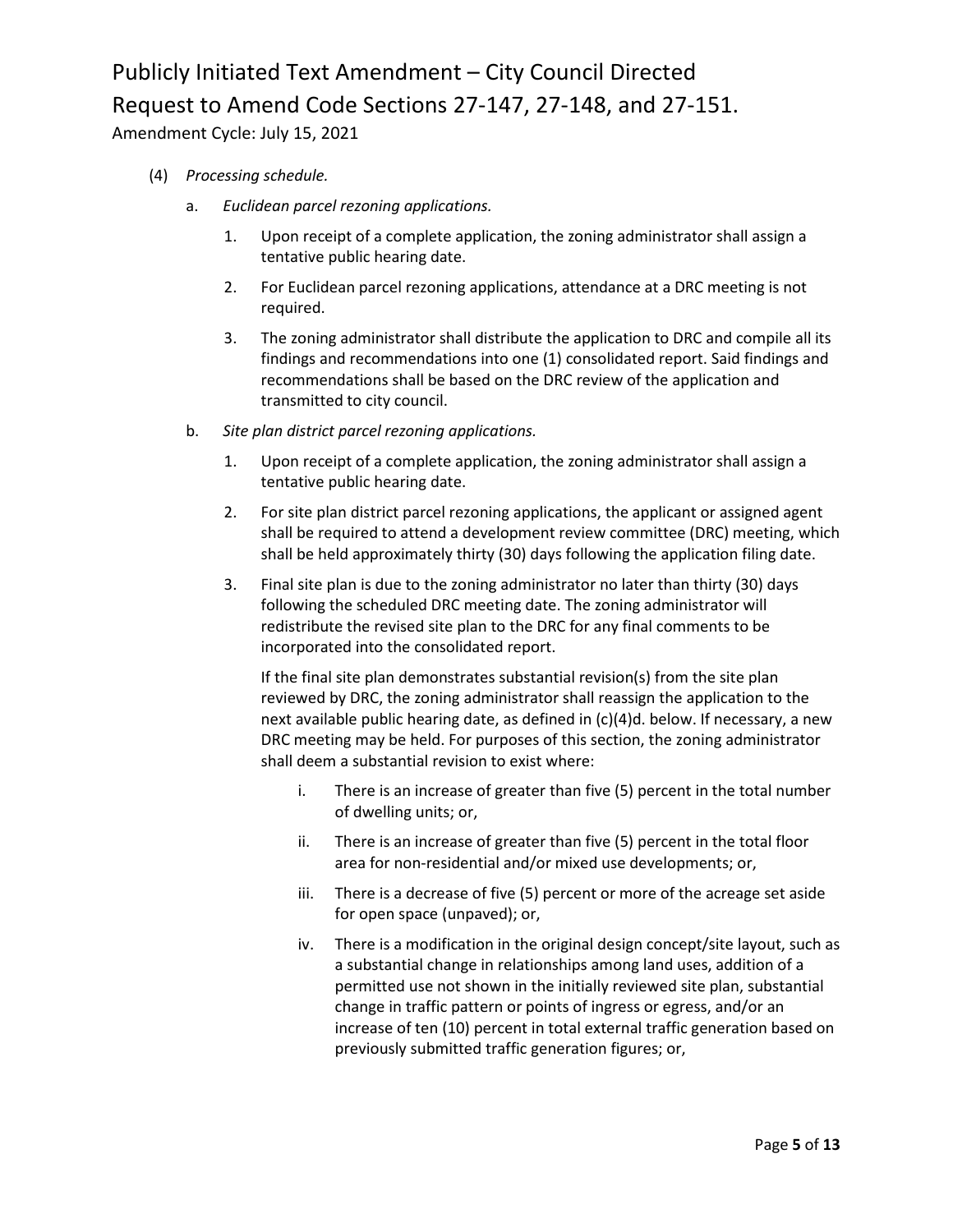Amendment Cycle: July 15, 2021

- v. There is a change in design and location of the proposed stormwater facility that negatively impacts a surrounding residential neighborhood; or,
- vi. There are either cumulative or concurrent sub-threshold changes proposed that require review by two (2) or more DRC member agencies.
- 4. The zoning administrator shall distribute the application to DRC and compile all its findings and recommendations into one (1) consolidated report. Said findings and recommendations shall be based on the DRC review of the final site plan and transmitted to city council.
- c. *Transportation analysis (when required).*
	- 1. Prior to submittal of the application for rezoning, the applicant shall be required to meet with the transportation division, in order to define the appropriate methodology for the analysis.
	- 2. The analysis is due upon submittal of the application and the transportation division shall have a minimum of thirty (30) days to review any analysis submitted in support of the application. Any revisions to an analysis may require additional review time beyond the initial thirty (30) day review period, unless otherwise determined by the director of public works.
- d. If the applicant fails to comply with any of the requirements as set forth in (4) above, or submits a final site plan that demonstrates substantial revision(s), the zoning administrator shall reassign the application to the next available public hearing date. For purposes of this subsection, "available public hearing date" means an agenda item position, on an evening city council agenda, that is open and available per city council's adopted rules of procedure.

City council, per "City Council Rules of Procedure," may elect to add additional agenda item positions on any evening city council agenda, or may allow a position to be added on a day city council agenda. In this event, the zoning administrator may adjust the public hearing date for any application, so long as that application complies with the public notice requirements of section 27-149 and the final site development plan deadline per (2)(c) above.

- (5) *Adoption by city council.*
	- a. *First reading public hearing.* The first public hearing shall be held concurrent with the first reading of the rezoning ordinance ("first reading public hearing"). If no revisions are required to the site plan, then city council shall proceed pursuant to (5)a.3. below. If revisions to the site plan are required, the following provisions apply:
		- 1. *Minor site plan revisions.* If any minor revisions to the final site plan are necessary as a result of issues identified prior to or during the first reading public hearing, then those minor revisions shall be clearly articulated and approved by city council prior to the close of the first reading public hearing. Said approval thereby directs the applicant to correct those identified minor revisions prior to the second reading public hearing. Once the public hearing is closed, city council may read the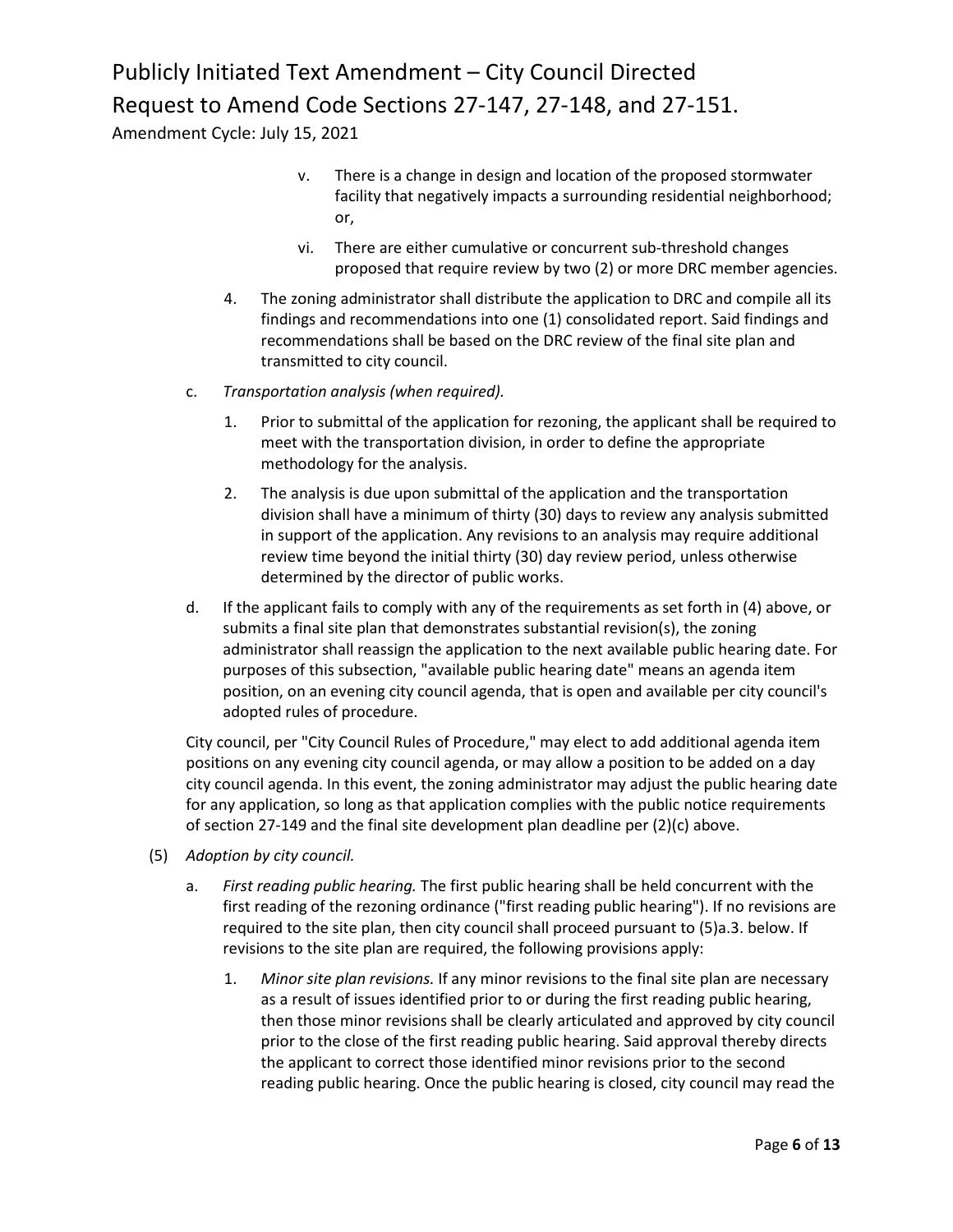Amendment Cycle: July 15, 2021

ordinance, by title, for approval on first reading, and the following actions shall occur:

- i. The revised final site plan with the approved minor site plan revisions shall be submitted to the zoning administrator no later than the end of business on the seventh (7th) calendar day prior to the second reading public hearing.
- ii. If the applicant fails to comply with the submittal deadline in (1)a.i. above, then the second reading public hearing shall be continued a minimum of two (2) weeks or city council may consider the application based upon final site plan submitted to the zoning administrator.

For the purposes of this section, minor site plan revisions shall consist of those text and/or graphical changes to the site plan, which do not exceed the minimum thresholds set forth in the (4)b.3. above.

- 2. *Substantial site plan revisions.* If any substantial revisions to the final site plan are necessary as a result of issues identified prior to or during the first reading public hearing, then the first reading public hearing shall be continued a minimum of four (4) weeks, and the following actions shall occur:
	- i. The revised final site plan containing the substantial revisions shall be submitted to the zoning administrator no later than the end of business on the twenty-first (21st) calendar day prior to the continued first reading public hearing.
	- ii. If the applicant fails to comply with the submittal deadline in (5)a.2.i. above, then the continued first reading public hearing shall be continued a minimum of two (2) weeks or city council may consider the application based upon final site plan submitted to the zoning administrator.

For the purposes of this section, substantial site plan revisions shall consist of text and/or graphical changes, which exceed the minimum thresholds set forth in the (4)b.3. above, or city council determines that additional time is necessary for further information to be presented to city council.

- 3. *First reading.* Upon the close of the first reading public hearing, city council shall either i. read the rezoning ordinance by title only or ii. vote to deny the application.
- b. *Second reading public hearing.* A second public hearing shall be held concurrent with second reading ("second reading public hearing"). The second reading public hearing shall be held no earlier than two (2) weeks following the first reading public hearing. Prior to the close of the second reading public hearing, the zoning administrator shall present the certified site plan to city council.

A certified site plan shall mean a site plan, which is stamped by the zoning administrator as the (revised) final site plan that includes all text and/or graphic revisions approved by city council at the first reading public hearing. Upon close of the second reading public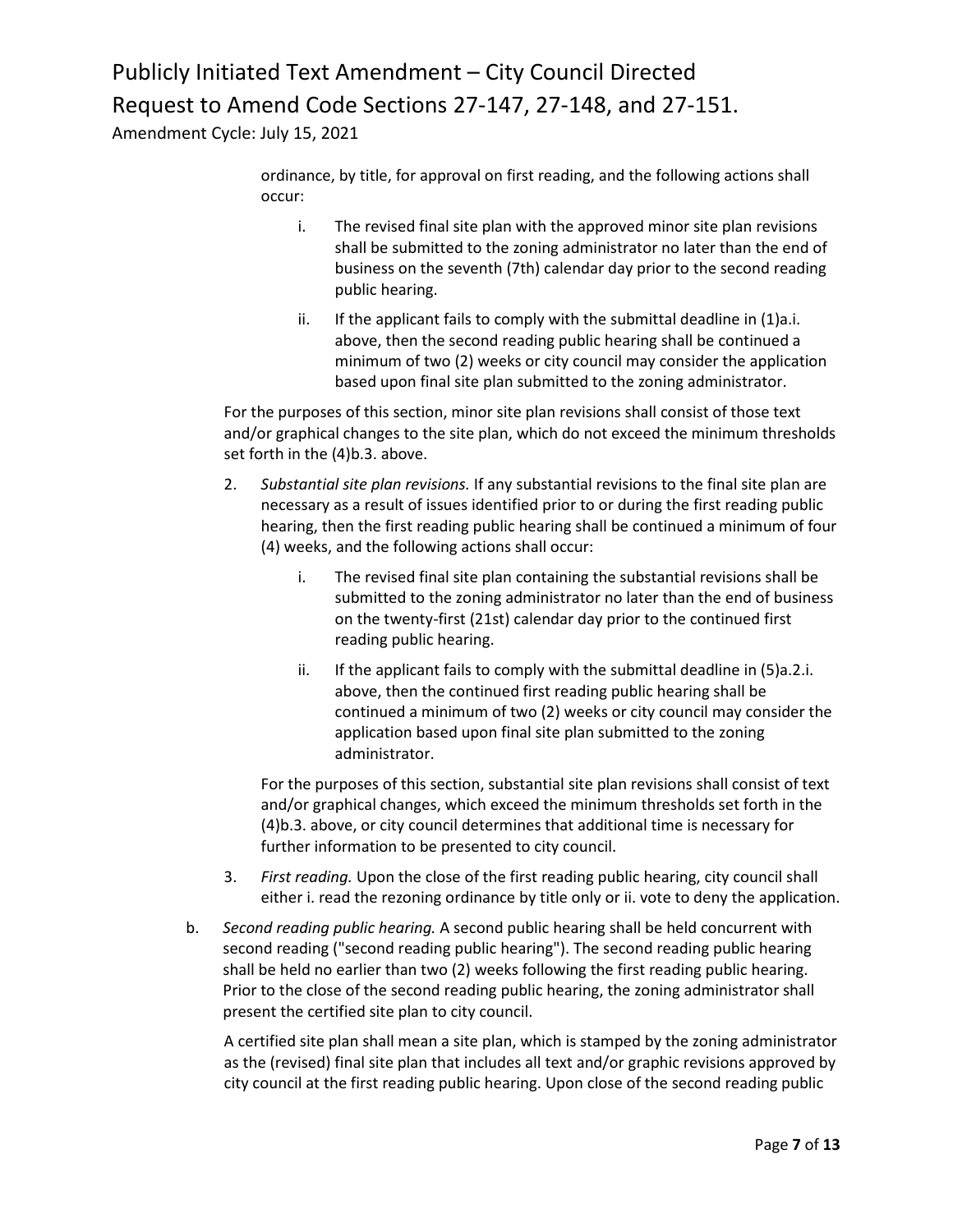Amendment Cycle: July 15, 2021

hearing, city council shall either i. Read by title only and approve the rezoning ordinance or ii. vote to deny the application.

- c. The chairman of the city council and city clerk shall date and endorse the adopted, certified site plan, and the certified site plan shall be incorporated by reference into the ordinance and filed as a part of the official zoning records of the City of Tampa.
- (cd) *Compliance with Tampa Comprehensive Plan.* No application for rezoning shall be accepted for filing by the zoning administrator unless the subject property is located completely within a Tampa Comprehensive Plan land use classification that allows consideration of the requested zoning district. This review shall be based upon the adopted Tampa Comprehensive Plan. The zoning administrator may receive and process a rezoning application where the applicant establishes that a land use plan amendment is presently being processed by the appropriate land planning agency, which amendment, if approved, would allow consideration of the requested zoning district. However, the rezoning application may not be adopted until thirty (30) days after the land use plan amendment is adopted. Any fees paid by the applicant to process the rezoning application are forfeited should the subject amendment fail to be adopted by the city council.
- (de) City council shall approve or deny an application for rezoning within one hundred eighty (180) days of the applicant submitting their application to the zoning administrator. City council may, for good cause shown, extend this period a maximum of thirty (30) days. Further extension of time may be granted by city council, only upon finding of extenuating circumstance(s). Any application that has not been set for public hearing within one hundred eighty (180) days of submittal to the zoning administrator shall be deemed withdrawn and shall be subject to 27-150, unless the scheduling delay is a result of administrative error.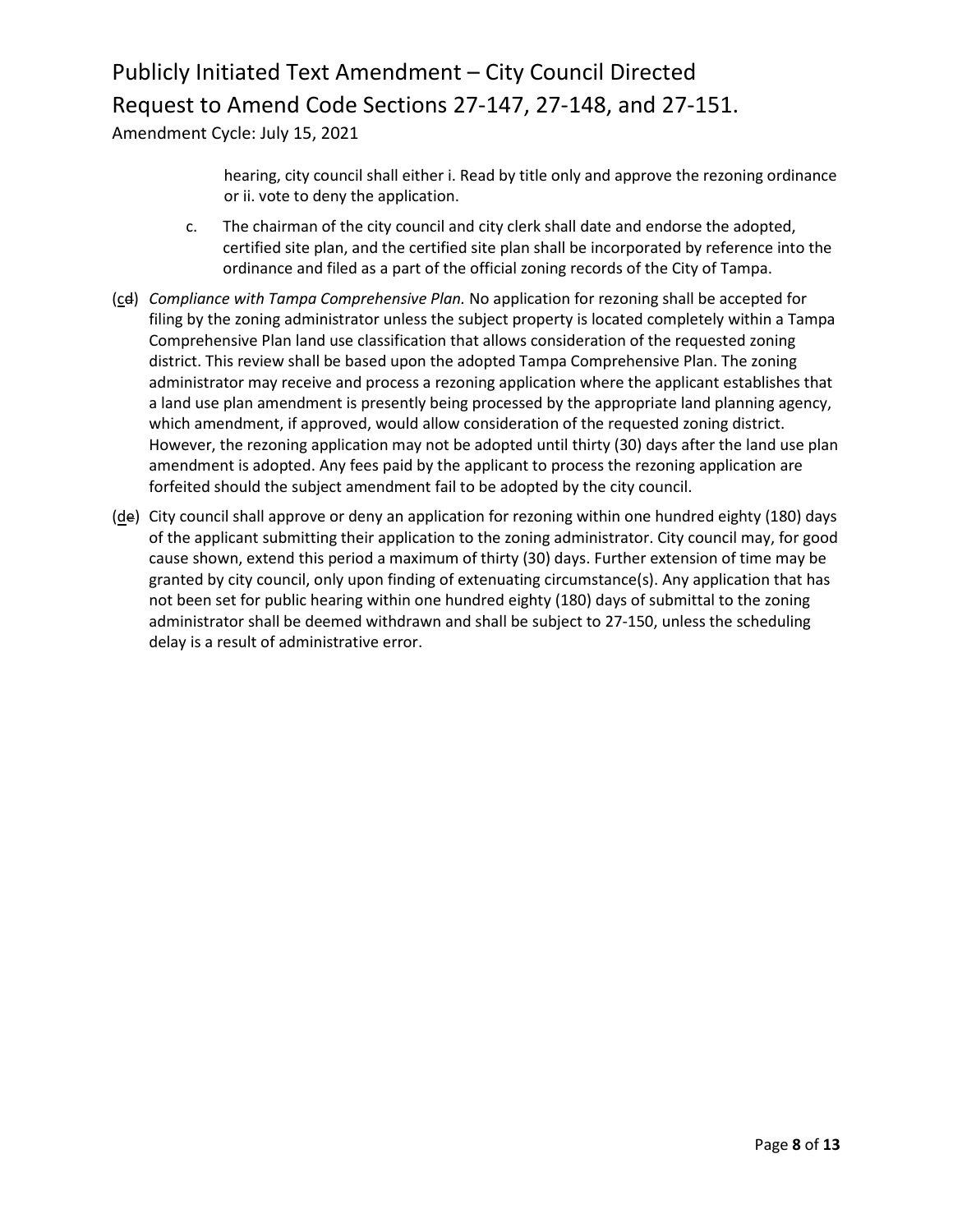**Sec. 27-149. - Public notice requirements for land development decisions and text amendments to the Land Development Code.**

- (a) Public notice generally. For the purposes of compliance with public notice requirements, the statutory notice requirements set forth in this section are required in order to ensure a valid final action on land development decisions. However, the City of Tampa recognizes the importance of community involvement in land development decisions for which notice is not required pursuant to Florida Statutes. In an attempt to facilitate such involvement, and to provide courtesy notification of land development decisions to property owners and residents in affected areas of the City of Tampa, and to other interested parties and organizations, it is the intent of the section to provide a process for supplemental notice. The failure to provide this supplemental notice required herein shall not be construed to invalidate any final action on a land development decision, if discovered after final action has been taken.
- (b) Statutory notice. Statutory public notice for all land development decisions and for text amendments to the Land Development Code, as defined in this chapter, shall be provided for by the City of Tampa in compliance with the requirements of applicable Florida Statutes, including, but not limited to, Section 166.041 and the requirements of the City of Tampa Charter for the matter to be approved. All public hearings will be scheduled in a manner consistent with Tampa City Council Rules of Procedure and any other applicable provision of City of Tampa Code of Ordinances. If there is ever a conflict between City of Tampa Code of Ordinances and applicable Florida Statutes relative to notice, the provisions of Florida Statutes shall prevail and apply, including all publication requirements. The city council may, by resolution, adopt a schedule of fees to be paid in connection with providing statutory notice.
- (c) Supplemental notice. Supplemental public notice shall be provided for all land development decisions as provided for below, unless another provision of City of Tampa Code of Ordinance provides for different supplemental notice requirements. For the purposes of this subsection, the term "applicant" shall also include the "petitioner" in a review proceeding. If the city is pursuing the land development decision, then the city shall be deemed the "applicant." If two (2) public hearings are required, then supplemental notice must be provided prior to the first public hearing.
	- (1) Mailed notice. The applicant shall send the required mailed notice not less than thirty (30) days prior to the date of the public hearing on which the application is scheduled. The notice shall identify the physical address of the subject property; the day, month, and year of the public hearing; the scheduled time and location of the public hearing; the phone number, address, and email address (if available) of the applicant; and a description of land development decision requested including type of application, nature or degree of request and potential uses, and other information as required by the city.
		- a. Property owner. If the property owner for the land development decision is not the applicant, then the applicant shall mail notice to the property owner as listed in the most current ad valorem tax rolls. This notice shall be mailed by "certificate of mailing" through the United States Post Office to the property owner to the mailing address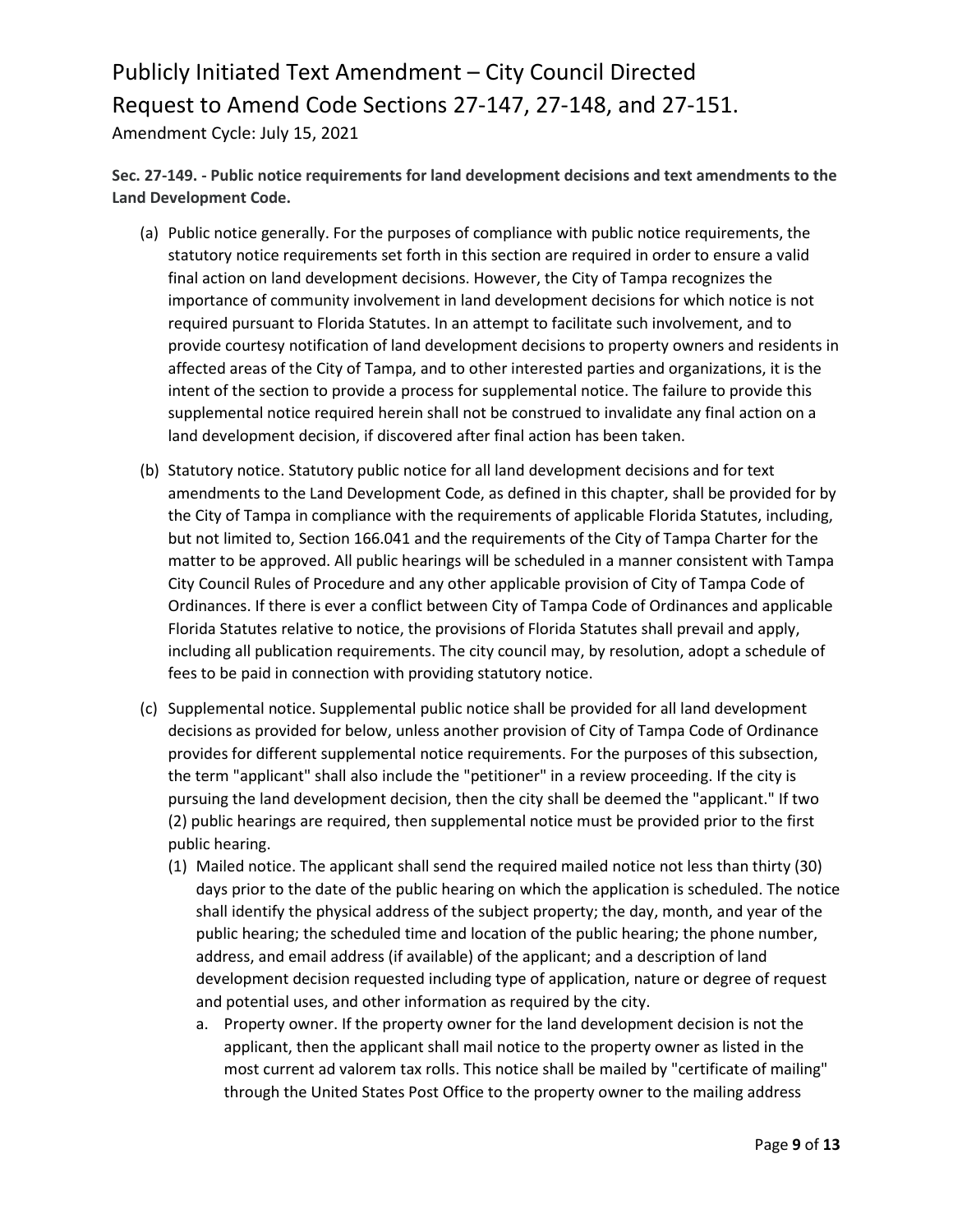Amendment Cycle: July 15, 2021

listed for the property owner, on the most current ad valorem tax rolls (per section 27- 149(c)(3)(b) below).

Related applications: area rezonings, right of way vacating and HPC applications.

b. Good Neighbor Notice for Participating neighbors. The applicant shall mail notice to each owners of real property located within two hundred fifty (250) feet of the subject property in all directions from the subject property line, including roads or streets, as listed in the most current ad valorem tax rolls ("participating neighbors"). This notice shall be mailed by "certificate of mailing" through the United States Post Office to the participating neighbors. Notice shall be mailed to the mailing address listed, if available, for the participating neighbors on the most current ad valorem tax rolls (per section 27- 149(c)(3)(b) below).

Related applications: area and parcel rezonings, special use-1 and -2, variance, design exception-2, request for review, substantial change review for site plan zoning districts, and formal decision of zoning administrator.

- c. Good neighbor notice for participating organizations.
	- i. The applicant shall mail good neighbor notice to all participating organizations registered within the neighborhood area in which the subject property is located. This notice shall be mailed by regular mail to the address of the authorized representative of the participating organization. If the application is for a site plan zoning district or special use request, notice shall include with a copy of the most recently filed site plan.
	- ii. To receive good neighbor notice as a participating organization, an organization shall provide at a minimum, in a format provided by the city, the name, mailing address, telephone number and electronic mail address (if available) of its authorized representative(s) and identify the neighborhood area(s) for which the participating organization is requesting to receive good neighbor notice. Upon request of the city, a participating organization shall provide information showing that it qualifies as a participating organization, as defined in section 27-43.
	- iii. Registration as a participating organization shall be updated on an annual basis as of October 1 of each year. In order to ensure that good neighbor notice is provided pursuant to this section, a participating organization has an obligation to update the information that the city has on file for its authorized representative.

Related applications: area and parcel rezonings, special use-1 and -2, variance, right of way vacating, design exception-2, request for review, substantial change review for site plan zoning districts, formal decision of zoning administrator, and HPC applications.

(2) Posted notice.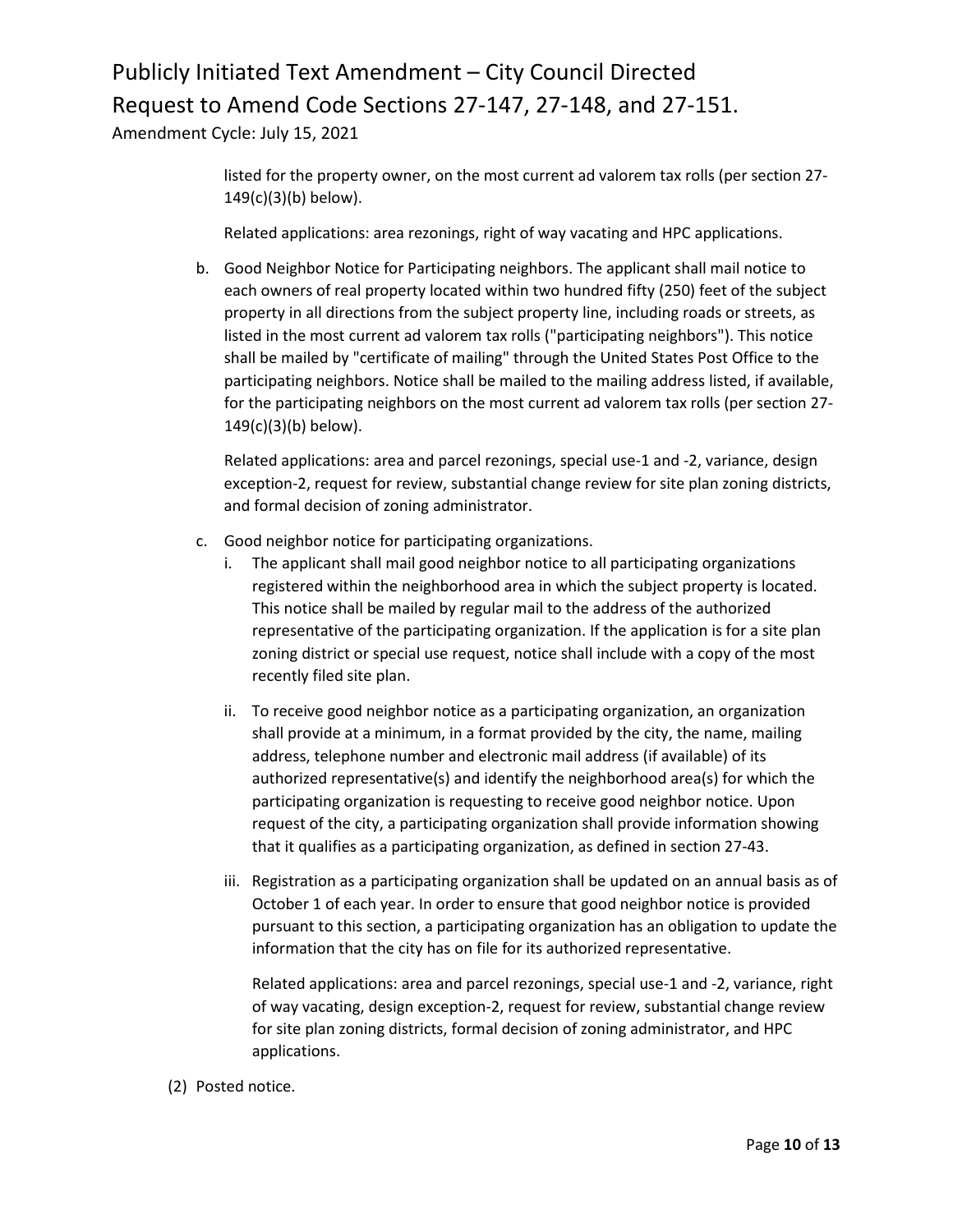Amendment Cycle: July 15, 2021

- a. The applicant shall post notice of the public hearing on a sign located on or near the front of the subject property, adjacent to and visible from the street or public right of way and not within a building or obstructed by any site feature, not less than thirty (30) days and not more than sixty (60) days prior to the public hearing. If the property maintains two (2) or more street frontages, at least one (1) sign must be posted per property frontage.
- b. The sign, which may be metal or other substance in a format provided by the city, must be at least eighteen (18) inches by twenty-four (24) inches upon which shall appear and must identify the day, month, and year of the public hearing; the scheduled time and location of the public hearing; the nature or degree of the request including type of application and potential uses (e.g. rezoning, special use, variance, etc.).

Related applications: area and parcel rezonings, special use-2, variance, right of way vacating, request for review, formal decision of zoning administrator, and HPC applications.

- (3) Affidavit of compliance with supplemental notice requirements. The applicant shall file proof that the supplemental notice requirements have been met by filing an affidavit of compliance with the city clerk or other appropriate official on a form of affidavit provided by the city. The affidavit of compliance (which includes the affidavit along with the required documents) shall be filed with the city clerk or other applicable city official, not less than fifteen (15) days prior to the scheduled public hearing or issuance of a written administrative determination by the applicable city official. The affidavit of compliance shall state that the applicant has complied with all applicable supplemental notice requirements. The following documents shall be attached to the affidavit of compliance:
	- a. The certificate of mailing to the property owner and/or participating neighbors;
	- b. The ad valorem tax rolls used for providing notice to property owners and/or participating neighbors. The official list of property owners and dated variance/buffer notice map upon which the list is based, obtained from the Hillsborough County Property Appraiser's office or via its official website/Web-based GIS service, shall be considered the most current tax roll, so long as the list has been produced no more than six (6) months prior to the date of the filing for the pending application;
	- c. A copy of the mailed notice letter;
	- d. Two (2) photographs of the posted sign which clearly shows the language on the posted sign and two (2) photographs which clearly shows the location where the sign is posted on the subject property; and
	- e. The list of participating organizations that were provided good neighbor notice, including the mailing address and authorized representative.
- (4) Failure to perfect supplemental notice.
	- a. Public hearing-related supplemental notice. If the applicant fails to provide supplemental notice in accordance with this section prior to the public hearing for the land development decision, or if the applicant fails to timely file the complete affidavit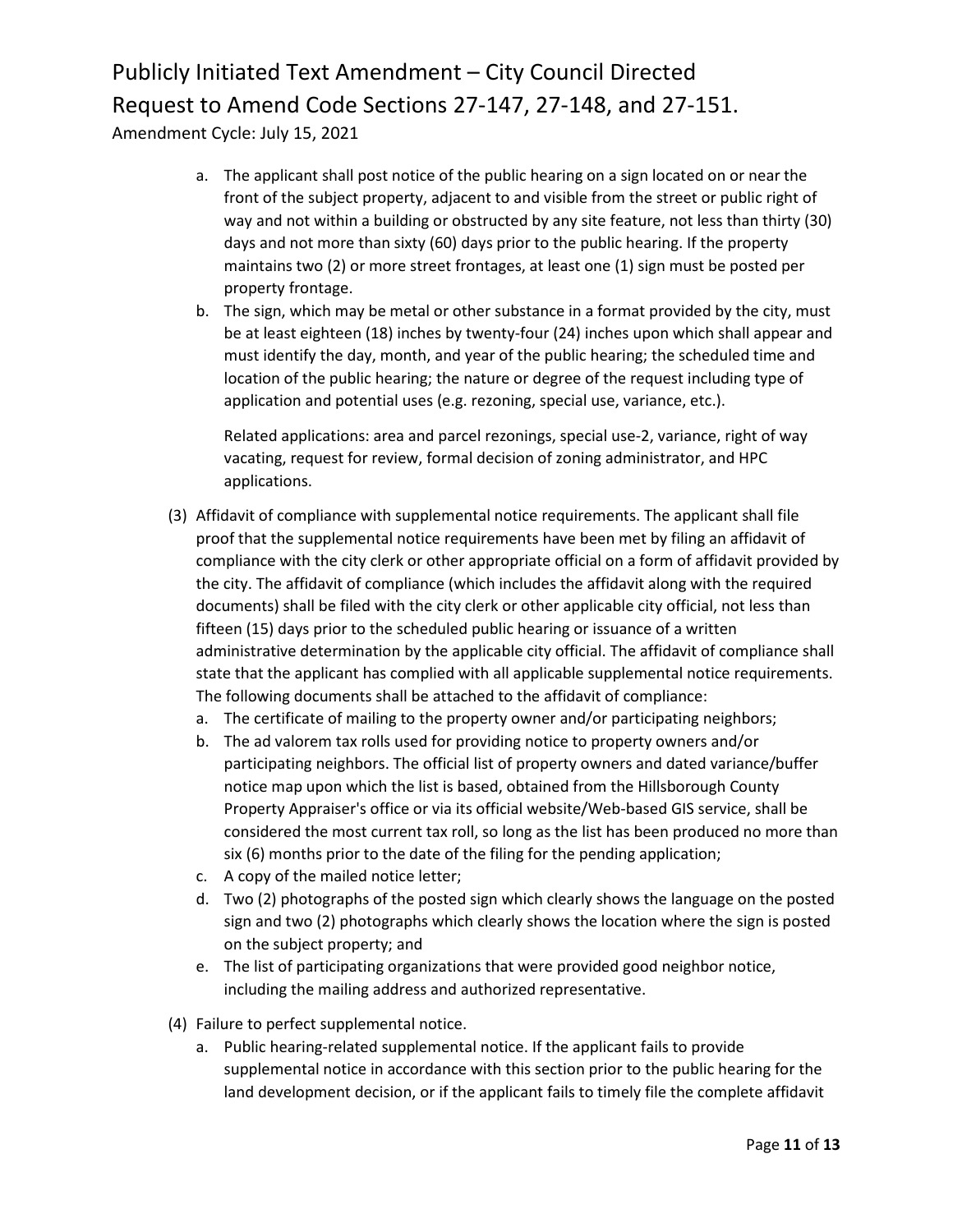Amendment Cycle: July 15, 2021

of compliance, then the public hearing shall be cancelled and reset as a new application, pursuant to the applicable scheduling procedure, to allow compliance with the notice requirements.

- b. Written administrative determination-related supplemental notice. If the applicant fails to provide supplemental notice in accordance with this section, or if the applicant fails to file the complete affidavit of compliance, then the written administrative determination shall not be issued, until the applicant perfects the supplemental notice and related application process timeframes (i.e. open record period), as required by this section.
- (5) Public notice for continued public hearings and amended applications.
	- a. Continued public hearings. Supplemental notice shall not be required for a public hearing that is continued by motion or lack of quorum after the date and time of the scheduled public hearing. However, city council may require the applicant to provide additional notice as a condition of granting a continuance request.
	- b. Amended application for purposes of notice. Before the public hearing, the application may be amended to correct an error or omission or to increase the legal boundary of the land, to add new uses and/or adds a more intense zoning district to the application. If this amendment requires re-advertisement of the notice of public hearing, the applicant shall pay an amendment fee, as established by resolution of the city council, to cover the cost and expenses as a result of the amendment at the time the amendment is filed. If notice was not perfected in accordance with this section the applicant shall be required to amend his application and pay an amendment fee. An amended application shall be rescheduled to a date that will provide for compliance with the statutory and supplemental notice requirements, provided pursuant to this section. The applicant shall be responsible for re-notification of the amended application.